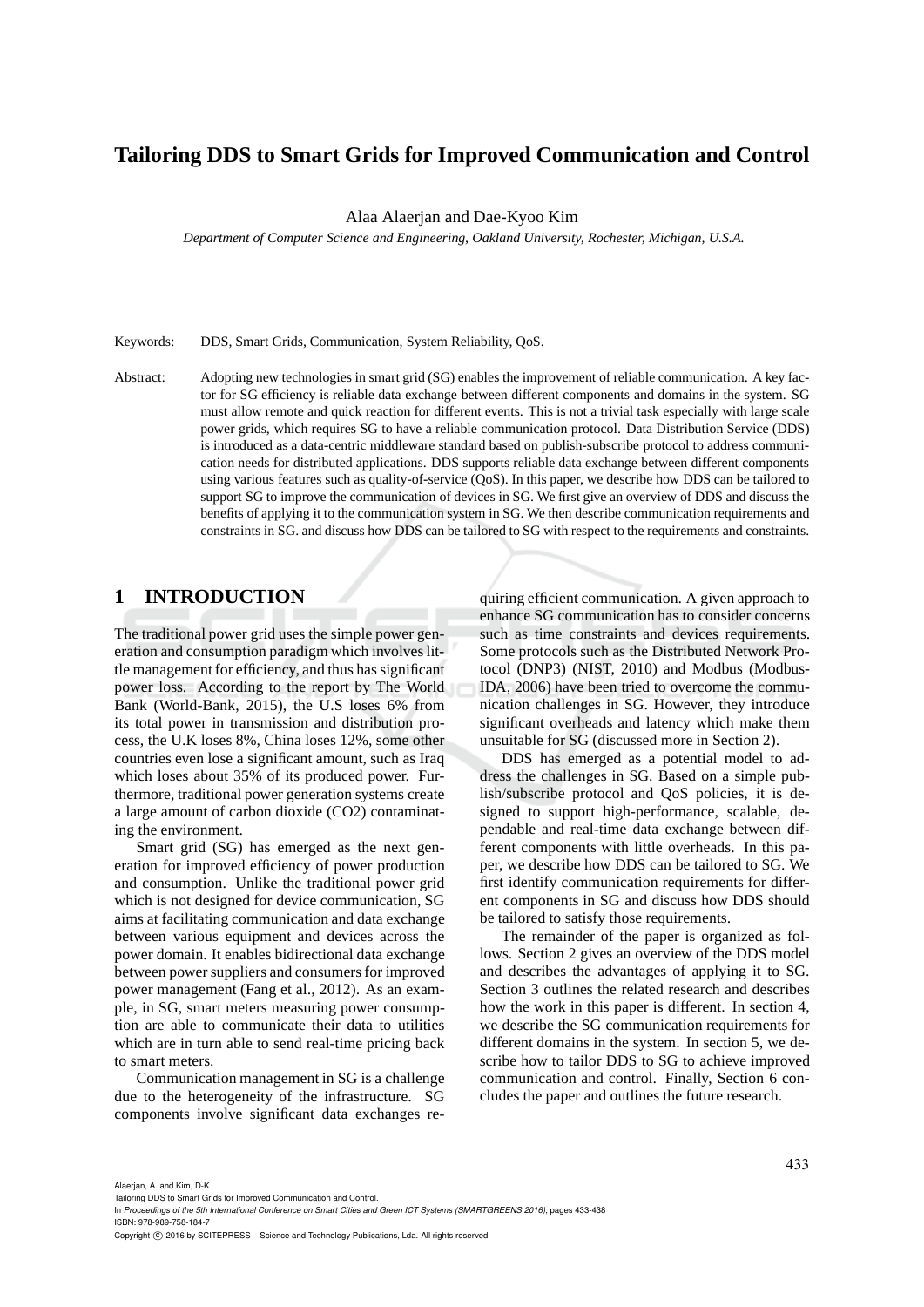### **2 OVERVIEW OF DDS**

Data Distribution Service (DDS) (Object-Managment-Group, 2015) is a data-centric middleware standard by the Object Management Group (OMG). It came in 2004 as a Publish/Subscribe protocol to address the data sharing needs for a wide variety of computing environments, ranging from small local networks to large scale systems. DDS provides a scalable platform and locationindependent infrastructure to connect publishers and subscribers. DDS also supports a wide variety of quality-of-service (QoS) properties including time sensitivity, reliability, and many others (Corsaro, 2014).

The DDS specification is described as two-level interfaces. The first level is Data-Centric Publish-Subscribe (DCPS) which is a lower layer API that allows DDS-enabled applications to communicate with each other. The second interface is Data Local Reconstruction Layer (DLRL) which is an upper layer specification that outlines how an application can interface with DCPS. DLRL is defined as optional.

DCPS is the core of the DDS model which allows heterogeneous components to interact through reading and writing the data form/to the global data space. Components interact by declaring their intent to publish or subscribe data. Figure 1 shows the interaction (through a global data space) between different entities in the model. DDS entities that are involved in DCPS-based applications include:

- **Domain:** This is a conceptual container in the system. Components in a domain can only communicate within the same domain, which allows for data isolation and optimized communication.
- **Domain Participant:** This represents the participation of a given application in the domain. Each process has one domain participant for each data domain.
- **Data Writers and Publishers:** An application uses a writer to write the data. It is also an in-



Figure 1: DDS architecture and components.

terface (access point) to publishers. A publisher is an entity that is responsible for data issuance to the data domain. A publisher can be used by an application to group multiple writers.

- **Data Reader and Subscriber:** A reader is utilized by an application to receive the data. It is also the access point to subscribers. Similar to publishers, a subscriber can be used as a container to group multiple readers.
- **Topic:** This is a basic data object to be published/received. A given topic must match in order to establish a connection between a publisher and a subscriber. A topic is defined in terms of name, data type, and QoS.

DDS has many advantages over other publish/subscribe protocols such as DNP3 and Modbus. First, DDS is simple and flexible, while supporting complex messaging scenarios as opposed to Modbus. Second, unlike DNP3 which induces 50%-80% of the processing delay in embedded power devices (Lu et al., 2011), DDS does not introduce any overheads. DDS also enables high-performance data exchange and QoS on a component base, while supports different types of communication such as one-to-one, oneto-many, many-to-many, and many-to-one (Object-Managment-Group, 2015). These features make DDS as a potential solution for addressing the communication challenges in future grid.

# **3 RELATED WORK**

Smart grid is still in its infancy stage. Organizations and researchers have been trying to use and integrate different protocols to improve the communication system in SG. Some works in the literature (Bakken et al., 2009; A. Alkhawaja, ; Twin Oaks Computing, 2011) have considered use of middleware solutions such as DDS or message-oriented middleware for communication and data exchange in SG.

The work by Bakken *et al.* (Bakken et al., 2009) argues that middleware solutions (e.g., DDS framework) are better approaches to address interoperability and data exchange in SG. They justify the advantages of middleware standards over other protocols on achieving reliable end-to-end communication. Carrying over their study, in this work, we address what needs to be done in order to adopt DDS to SG.

Alkhawaja and Ferreira (A. Alkhawaja, ) also considered the integration of DDS with the SG domain. Their work discusses use of existing middleware solutions to support distributed large-scale applications with QoS requirements. In the same light as Bakken *et al.*'s work, their work also emphasizes the bene-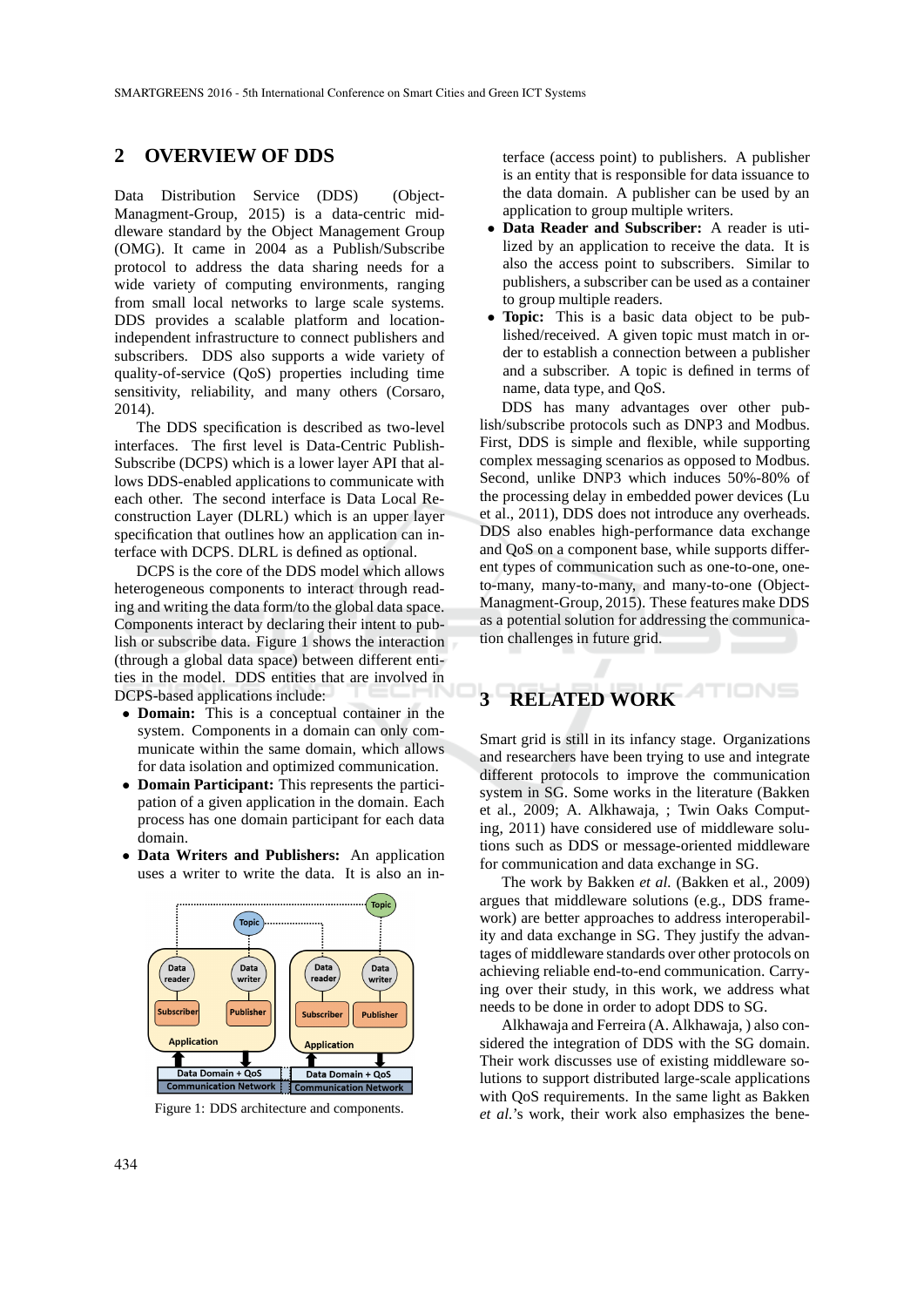

Figure 2: Smart Grid Communication.

fits of applying DDS to the SG. They show that the lightweight architecture of DDS ensures high performance and predictability by its capabilities to reserve resources and enforcing QoS. However, the scope of their work does not considers SG requirements and tailoring DDS to SG. In our work, we address how DDS should be tailored to satisfy SG requirements.

The report by Twin Oak Computing (Twin Oaks Computing, 2011) describes the capabilities of DDS in general. It describes how the DDS architecture can improve communication in large scale systems such as power grid systems. The report argues that DDS can be used for safety critical systems such as renewable energy systems. It also describes the importance of DDS in achieving communication interoperability. However, there is little discussion as to use of DDS in SG.

# **4 SG COMMUNICATION REQUIREMENTS**

Smart grid involves four main domains (NIST, 2010) – i) power generation, producing power on high voltage levels, ii) power transmission, transmitting generated power to substations, iii) power distribution, distributing power to end users, and iv) power consumption, ultimately consuming the power. Each one of these domains has its own components and requirements. Figure 2 depicts the communication involved in the domains (NIST, 2010). In this paper, we use the term component interchangeably with device.

Before adopting DDS to SG, the requirements of SG communication should be identified, which provides a base for implementing DDS. As discussed in Section 3, there are some works that discusses possible implementation of DDS in SG. However, to the best of our knowledge, there is no work addressing communication requirements and how DDS should be tailored to SG to satisfy the requirements. In this

work, we study different types of devices involved in SG communication in the above four domains and identify communication requirements and constraints imposed by the devices. In the rest of this section, we discuss the four domains in terms of involved devices and related requirements on latency, reliability, and dynamism.

#### **4.1 Devices in Power Generation**

Power generation consists of large generation plants (e.g., nuclear plants, fossil fuel plants) which are capable of generating high voltage power. Those plants work as systems that involve many components such as generators, transformers, compressors, and turbines. They are critical in power generation and should be continuously monitored and reported on their status. Beside those physical components, there are also software components that are used for remote control such as remote management system (RMS). RMS controls a power grid with restrictive time requirements in communication. For example, data related to Breaker must be transmitted no longer than 2 seconds after the event has occurred (Ericsson, 2010).

Another important component in power generation is wireless sensors which are used for monitoring the health of the generation devices. They communicate with each other to send data to detect any fault in the generation process. Thus, reliable communication is critical. However, sensors are vulnerable to harsh environmental conditions such as wind and rain (US.DOE, 2004), which increases communication dynamism. Such a dynamism should be considered in designing the communication system in SG.

### **4.2 Devices in Power Transmission**

Supervisory control and data acquisition (SCADA) systems are widely used in power transmission for remote monitor and control. A SCADA system consists of different types of Intelligent Electronic Devices (IEDs) which work to control different parts in the system. An IED has the capability of sending data and interacting with other IEDs and with the control center. An IED may have restrictive time constraints on communication. For example, IEDs responsible for substation protection and control have to transmit their data within 12-20 ms (Ericsson, 2010). In order to satisfy such a requirement, a reliable communication protocol is required. Another example is protection relays which are responsible for detecting and overcoming failures in power devices. Protection relays also have a restrictive time requirement that the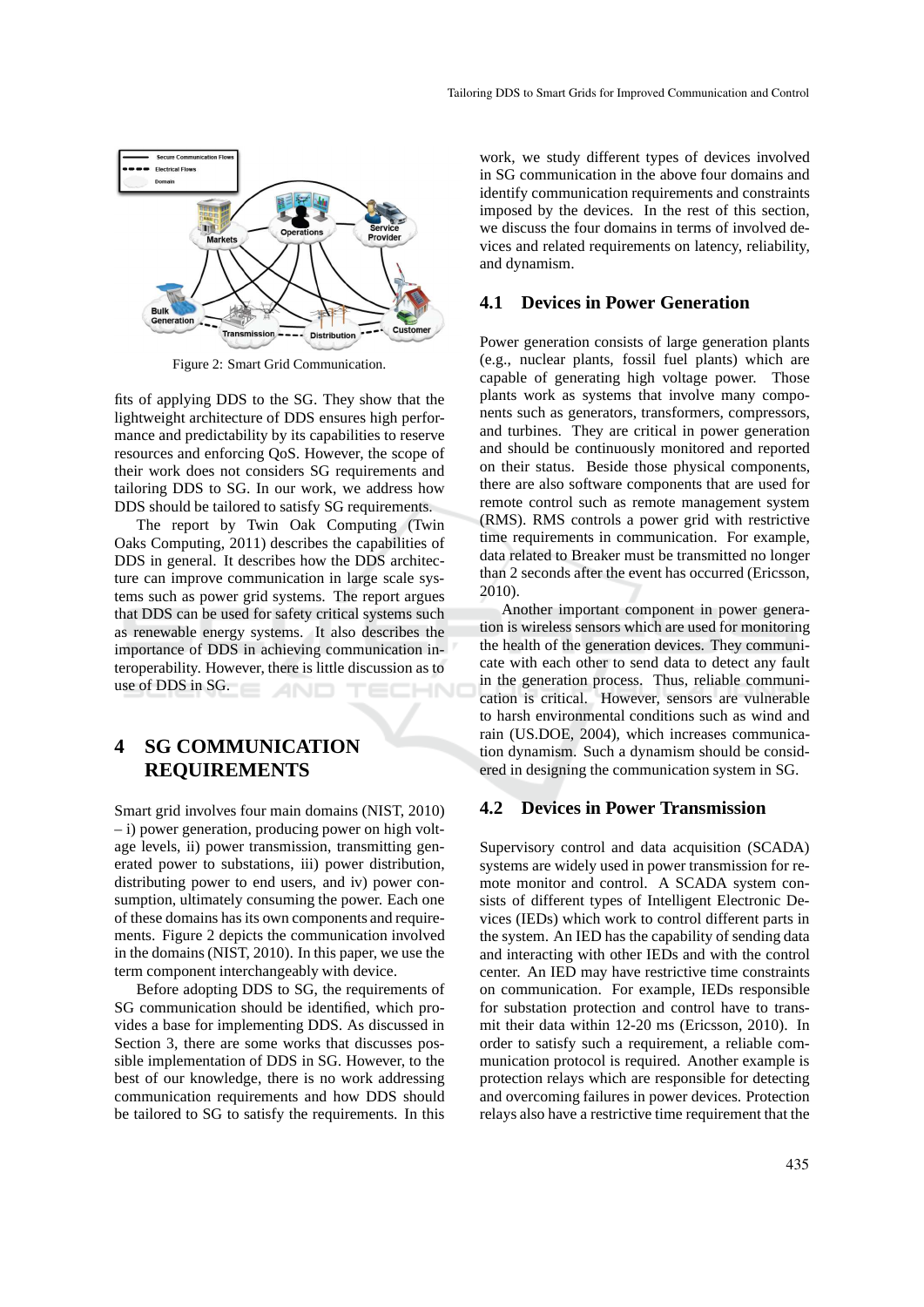response must be within 3 ms to avoid faults that may lead to blackouts (IEEE-Power-Engineering-Society, 2004; Schwarz, 2004).

Substations are another core components in power grid. A substation has a microcomputer for remote control and to communicate with other systems in the grid, which require reliable data transmission in a timely manner.

Phasor measurement unit (PMU) is a device for measuring the health of the grid. PMU has the capability of processing and communicating data with other devices in SG (Ek, 2014). PMU is required to provide data to the control center at the rate of 6 – 60 samples per second (Rihan et al., 2011), which is critical for safety control.

#### **4.3 Devices in Power Distribution**

The distribution domain in SG introduces the notion of distributed energy resources (DER) such as solar panel and wind turbines. Those systems contain different components to generate power and communicate with other devices. Communication between DERs and other components is a challenge due to unreliable environments where a large number of DERs are envisioned to communicate via wireless connection and such a connection is vulnerable to interference and harsh weather conditions (Yu et al., 2011).

DERs have a set of communication constraints to be satisfied to guarantee the grid reliability. An example is that the reading interval of meters has to be 5-15 minute (DNV.GL, 2014). This requires any DER device to issue its data with respect to the specified interval and any violation of the constraint may result in unreliable data.

#### **4.4 Devices in Power Consumption**

The power consumption domain involves devices such as smart meters and wireless energy monitors. Smart meters communicate with power utilities to send and receive data such as the total cost of the electric power and pricing information in realtime (DNV.GL, 2014), which requires continuous and accurate updates on a regular basis.

# **5 TAILORING DDS**

In this section, we describe how the DDS framework can be tailored to satisfy the communication requirements identified in Section 4. We explain how the reliable and restrictive time constraints can be addressed by QoS in DDS. We also describe how to tailor the discovery mechanism in DDS to satisfy the dynamism requirements in SG communication.

The devices studied in Section 4 can be categorized into publisher-related, subscriber-related, and system-related in the context of DDS, depending on their functionalities. Figure 3 shows the categorized devices. In the figure, the rectangle shape represents the components that can work as a system (with multiple components inside them) in the domain. The oval shape represents publishers and the dashed rectangle represents the components that can work as both publisher/subscriber. Sensors are categorized as publishers as they are used to sense and report on the health of the devices in power generation. Smart meters in the power consumption domain are categorized as publishers/ subscribers as they are used to send usage readings to utilities and receive from utilities the total cost of the electric power corresponding to the readings. On the other hand, SCADA systems in the power transmission domain are categorized as systems as they consist of multiple devices with data sending and receiving functionalities (i.e., publishers/ subscribers).



Figure 3: Devices in the smart grid domain.

DDS requires its implementation to be capable of scaling to a large number of subscribers (Object-Managment-Group, 2014). It also requires the implementation to have a built-in discovery service that allows publishers to dynamically discover the existence of subscribers and vice-versa. The DDS specification also prescribes publishers and subscribers to be able to set up QoS contracts at the time when their intent to publish/subscribe data is declared (Object-Managment-Group, 2014). Given that, we focus on two aspects in tailoring DDS to  $SG - i$ ) tailoring  $QoS$ to satisfy reliability and restrictive time constraints and ii) tailoring the discovery service to improve the dynamism in SG.

#### **5.1 Tailoring QoS**

A significant feature of DDS is the provision of QoS on a per-entity base. This is important especially in systems whose involved devices have different re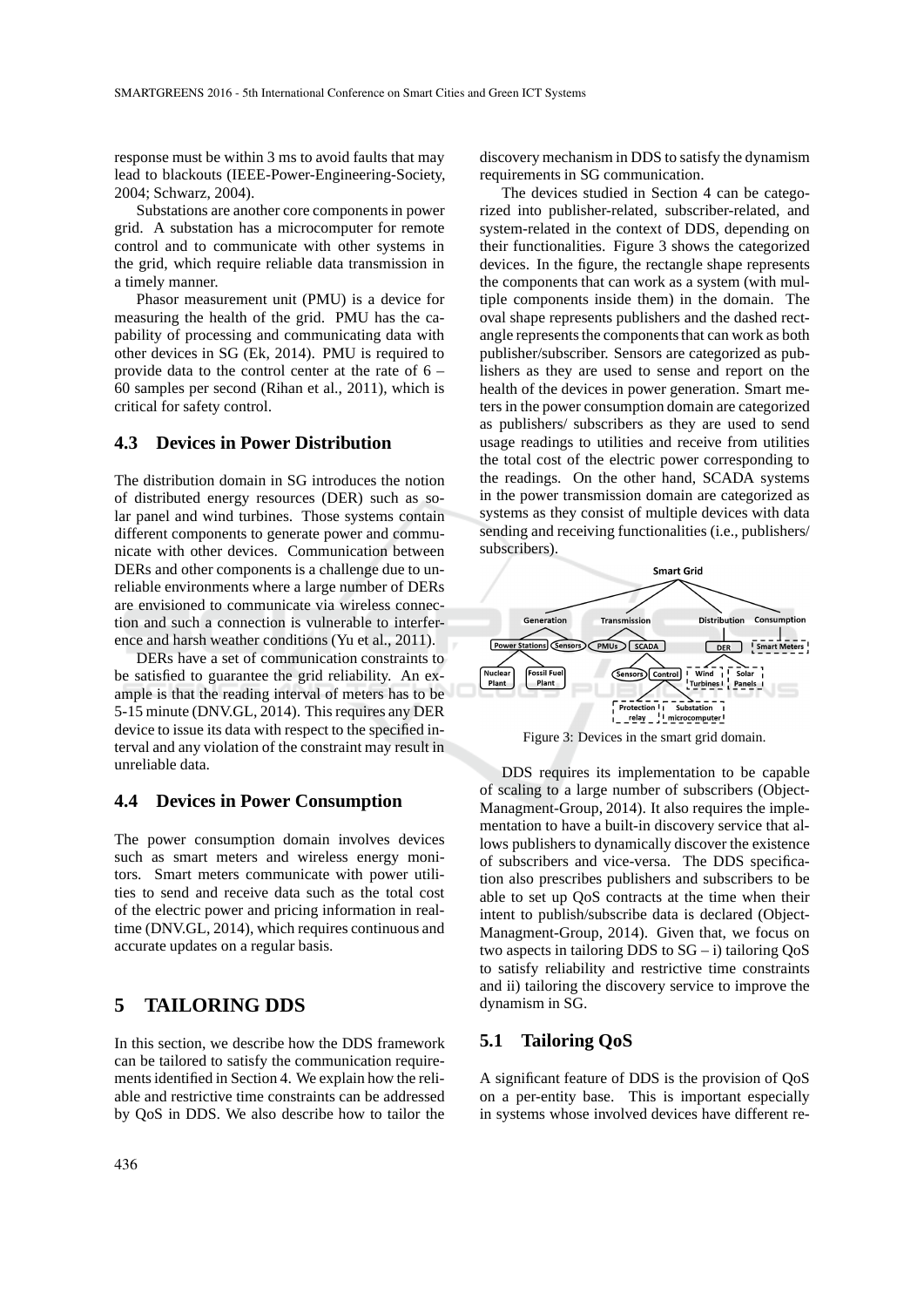quirements the same quality concern (e.g, different latency requirements). DDS does not only offer a set of QoS, but also allows system developers to set different QoS parameters for different entities such as Topics, Data Readers, and Data Writers.

To satisfy time constraints and requirements for reliable communication in SG, the QoS in the DDS framework needs to be tailored. Different components should be able to set different contracts. The communication between publishers/ subscribers cannot be established unless both parties agree on the set of QoS. Given that, we suggest the following QoS attributes to be tailored:

- **Latency (Deadline):** This attribute can be used to set restrictive time constraints for components, which allows publishers/subscribers to specify how fast they can publish/receive data (Object-Managment-Group, 2015). The attribute can be tailored depending on the constraints of the component on communication. For example, missioncritical components (e.g., protection relays) in SG must tailor this attribute to set up a rigid deadline for data transmission.
- **Latency Budget:** This is another important quality attribute that can be used for implementing optimization on the publisher side to accommodate the maximum acceptable latency of subscribers which refers to the delay from the time the data is written until the data is inserted into the subscriber's cache. It can be tailored to define communication rules to satisfy restrictive time constraints for devices. One approach to tailoring this attribute is to use it in conjunction with a prioritybased transport protocol to set up higher priority for data with low latency budget.
- **Reliability:** This enables a Reader to receive data reliably sent by a Writer. It can be used in SG to satisfy reliability constraints. There are two sub-parameters for setting this QoS – *Reliable* and *Best Effort*. The Reliable setting enforces reliable data exchange. For example, for the components (e.g., smart meters) that can tolerate a certain latency to receive data, the Reliable parameter can be set to retransmit data until received. On the other hand, the Best Effort setting has no reliability mechanism. Thus, it can be used for the components that periodically publish data samples where only the latest one matters (e.g., data sensors). Tailoring this quality attribute is carried out by making appropriate setting for the given reliability constraints.

#### **5.2 Tailoring Discovery Mechanism**

The key for establishing communication between publishers and subscribers is discovering the existence of participants. In the DDS context, this requires DDS entities to be informed of each other's existence for communication. Not only this, the discovery feature should also provide communication guides between different publishers and subscribers. For example, communication guides can be provided as IP multicasting by devices where the DDS infrastructure manages the group membership.

The DDS specification defines a Real-Time Publish Subscribe protocol (RTPS) which describes a discovery functionality. The main purpose of RTPS is to support the interoperability of applications built upon different implementation platforms of vendors. RTPS (Object-Managment-Group, 2014) defines two discovery protocols – Participant Discovery Protocol (PDP) and Endpoint Discovery Protocol (EDP). PDP is used for discovering different domain participants, while EDP is used for matching data readers and data writers. However, these protocols are defined in a generic way, which may cause some drawbacks with respect to system dynamism. For example, they require a large amount of periodic data exchange, which is not applicable to the components that have limited computing resources, processing, or power resources (e.g., batteries). In the following, we describe features with respect to DDS discovery service that need to be tailored to improve SG dynamism.

- **Providing Communication Guides for Different Components:** As mentioned in Section 4, SG requires a dynamic communication system. Thus, it is important to allow system components to be added and removed in a dynamic way. For example, when a new component (e.g., new publishers/subscribers) is added to the system, the component can be reached efficiently by the use of discovery hints (e.g., the group membership provided by DDS).
- **Enabling Multiple Discovery Strategies for Different Components:** The DDS specification allows the separation of its implementation from discovery services (Object-Managment-Group, 2014). However, a DDS implementation in SG should have a built-in discovery service to support flexible and dynamic discovery of components. Components with limited resources may not be able to handle heavy interactions. For smooth integration of these components, the DDS infrastructure must provide alternative discovery mechanisms. For example, IEDs or sensors in SG need a simple discovery protocol such as Simple